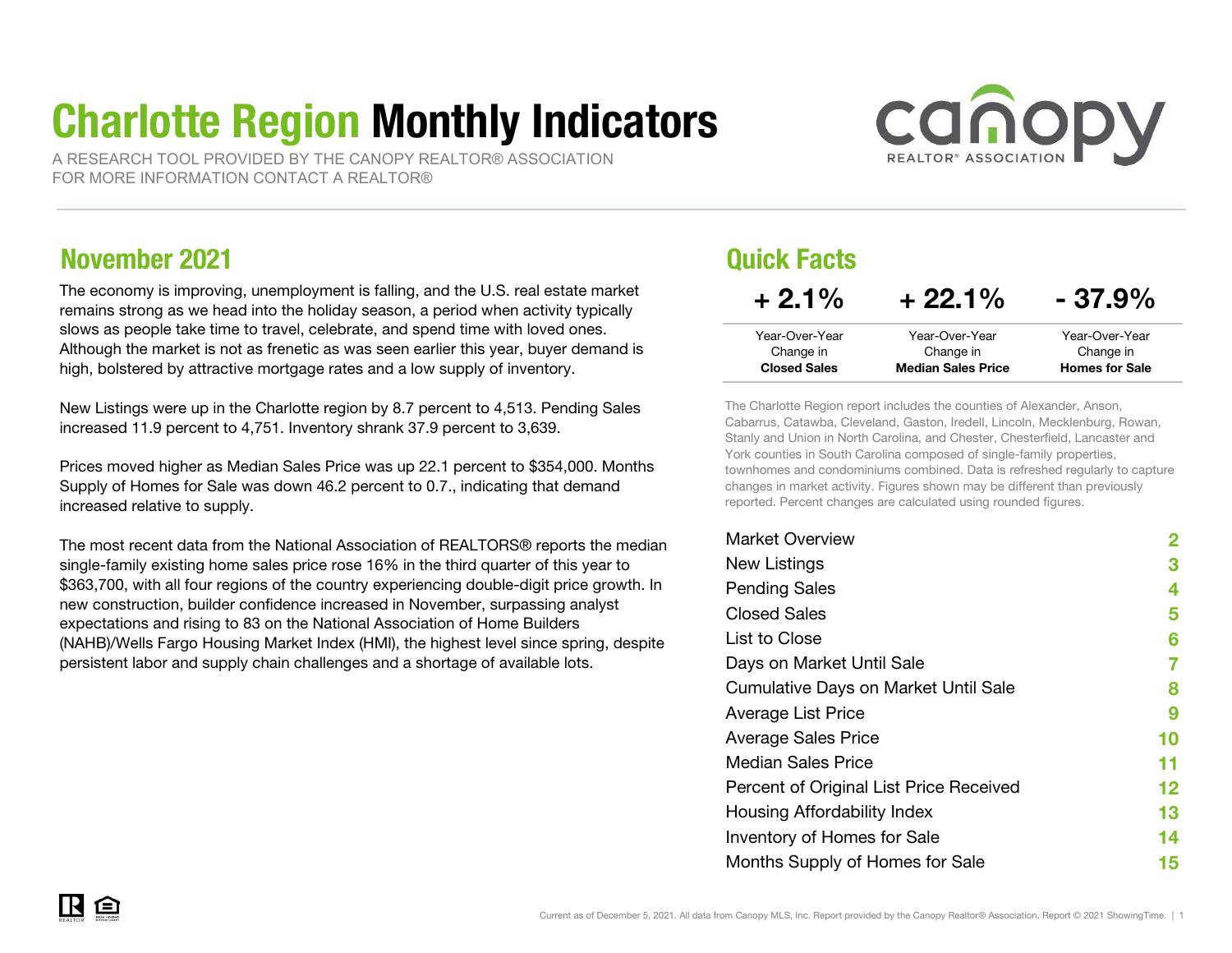# Market Overview

Key metrics by report month and for year-to-date (YTD) starting from the first of the year.



| <b>Key Metrics</b>                          | <b>Historical Sparkbars</b> | 11-2020              | 11-2021   | Percent Change     | <b>YTD 2020 YTD 2021</b> |                    | Percent Change |
|---------------------------------------------|-----------------------------|----------------------|-----------|--------------------|--------------------------|--------------------|----------------|
| <b>New Listings</b>                         | 11-2019<br>11-2020          | 4,150<br>11-2021     | 4,513     | $+8.7%$            | 57,640                   | 60,432             | $+4.8%$        |
| <b>Pending Sales</b>                        | 11-2019<br>11-2020          | 4,247<br>11-2021     | 4,751     | $+11.9%$           | 53,207                   | 56,290             | $+5.8%$        |
| <b>Closed Sales</b>                         | 11-2019                     | 4,510<br>11-2021     | 4,604     | $+2.1%$            | 49,565                   | 54,073             | $+9.1%$        |
| <b>List to Close</b>                        | 11-2019<br>11-2020          | 78<br>11-2021        | 74        | $-5.1%$            | 89                       | 73                 | $-18.0%$       |
| Days on Market Until Sale                   | 11-2020<br>11-2019          | 26<br>11-2021        | 20        | $-23.1%$           | 36                       | 19                 | $-47.2%$       |
| <b>Cumulative Days on Market</b>            | 11-2019<br>11-2020          | 29<br>11-2021        | 19        | $-34.5%$           | 42                       | 19                 | $-54.8%$       |
| <b>Average List Price</b>                   | 11-2019<br>11-2020          | \$351,643<br>11-2021 | \$398,779 | $+13.4%$           | \$356,016                | \$398,281          | $+11.9%$       |
| <b>Average Sales Price</b>                  | 11-2020<br>11-2019          | \$348,739<br>11-2021 |           | $$409,327$ + 17.4% | \$333,478                | $$385,044$ + 15.5% |                |
| <b>Median Sales Price</b>                   | 11-2019<br>11-2020          | \$290,000<br>11-2021 | \$354,000 | $+22.1%$           | \$280,000                | \$325,000          | $+16.1%$       |
| <b>Pct. of Original List Price Received</b> | 11-2019<br>11-2020          | 98.9%<br>11-2021     | 100.1%    | $+1.2%$            | 97.9%                    | 100.8%             | $+3.0%$        |
| <b>Housing Affordability Index</b>          | 11-2019<br>11-2020          | 97<br>11-2021        | 80        | $-17.5%$           | 101                      | 87                 | $-13.9%$       |
| <b>Inventory of Homes for Sale</b>          | 11-2019<br>11-2020          | 5,861<br>11-2021     | 3,639     | $-37.9%$           | $- -$                    |                    | --             |
| <b>Months Supply of Homes for Sale</b>      | 11-2019<br>11-2020          | 1.3<br>11-2021       | 0.7       | $-46.2%$           | --                       |                    |                |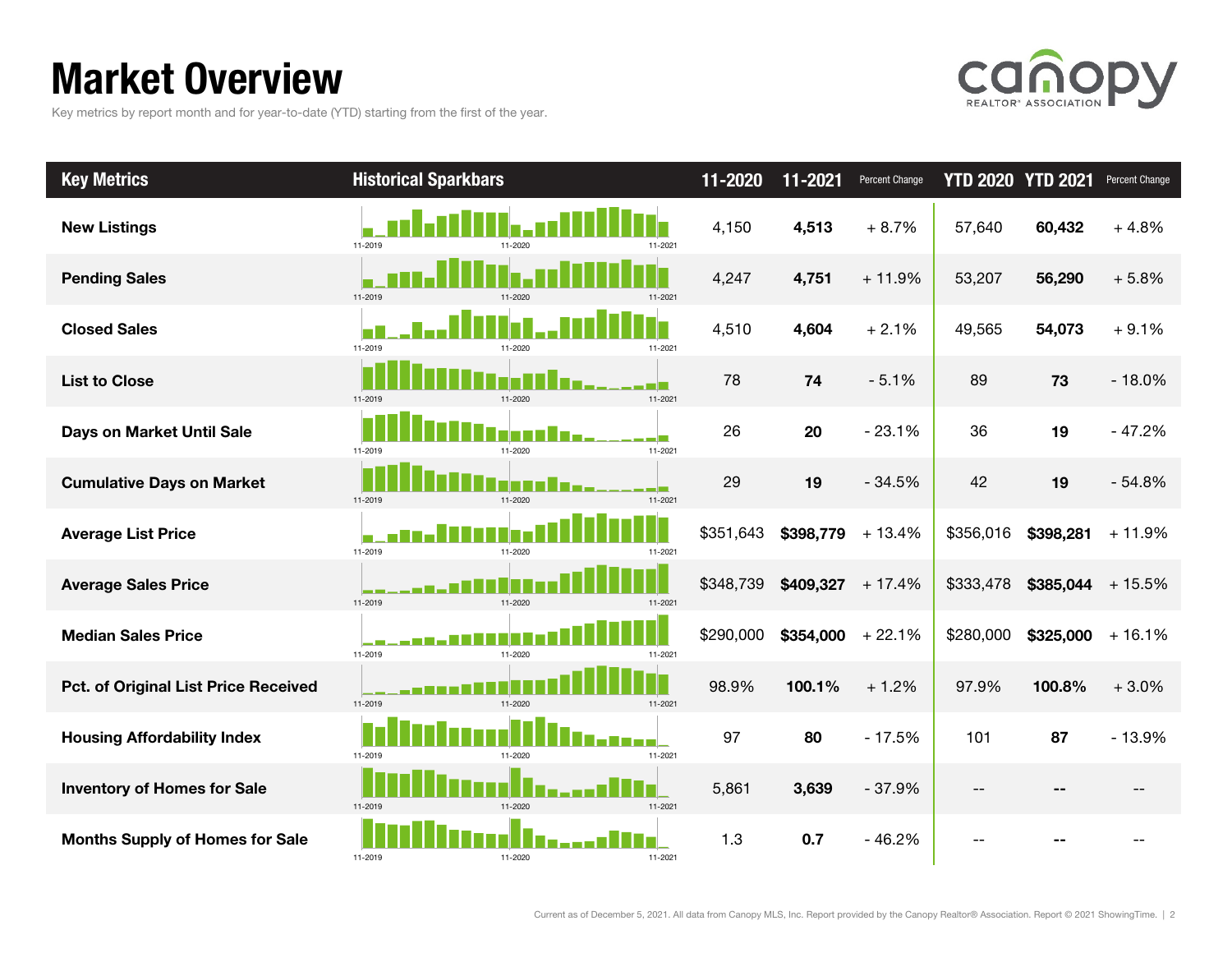# New Listings

A count of the properties that have been newly listed on the market in a given month.





#### Historical New Listings by Month

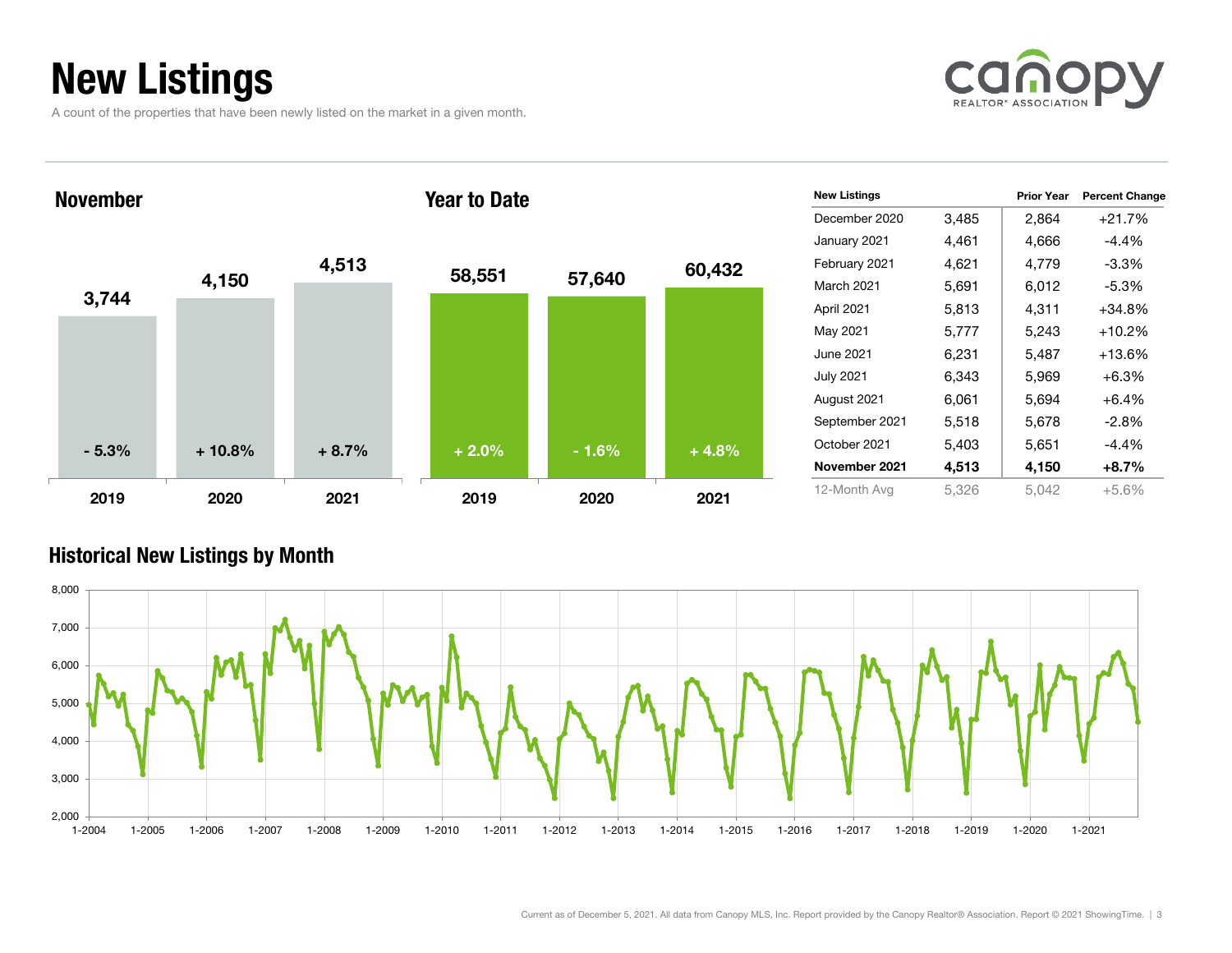# Pending Sales

A count of the properties on which contracts have been accepted in a given month. Pending contracts include "Under Contract-Show" and "Under Contract-No Show" statuses.



November

#### Year to Date



| <b>Pending Sales</b> |       | <b>Prior Year</b> | <b>Percent Change</b> |
|----------------------|-------|-------------------|-----------------------|
| December 2020        | 3,601 | 2,844             | +26.6%                |
| January 2021         | 4,604 | 4,164             | +10.6%                |
| February 2021        | 4,587 | 4,326             | $+6.0\%$              |
| <b>March 2021</b>    | 5,452 | 4,355             | $+25.2%$              |
| April 2021           | 5,198 | 3,728             | +39.4%                |
| May 2021             | 5,339 | 5,509             | $-3.1%$               |
| June 2021            | 5,366 | 5,769             | $-7.0\%$              |
| <b>July 2021</b>     | 5,232 | 5,465             | $-4.3%$               |
| August 2021          | 5,622 | 5,520             | $+1.8%$               |
| September 2021       | 5,031 | 5,087             | $-1.1%$               |
| October 2021         | 5,108 | 5,037             | $+1.4%$               |
| November 2021        | 4,751 | 4,247             | +11.9%                |
| 12-Month Avg         | 4,991 | 4.671             | $+6.9%$               |

#### Historical Pending Sales by Month



Note:Canopy MLS, Inc. did not include "Showable" Under Contract listings in the Pending Sales stats before July 2012. Listing agents report listings as "Under Contract-Show" earlier in the transaction. As a result, Pending stats trend higher since July 2012.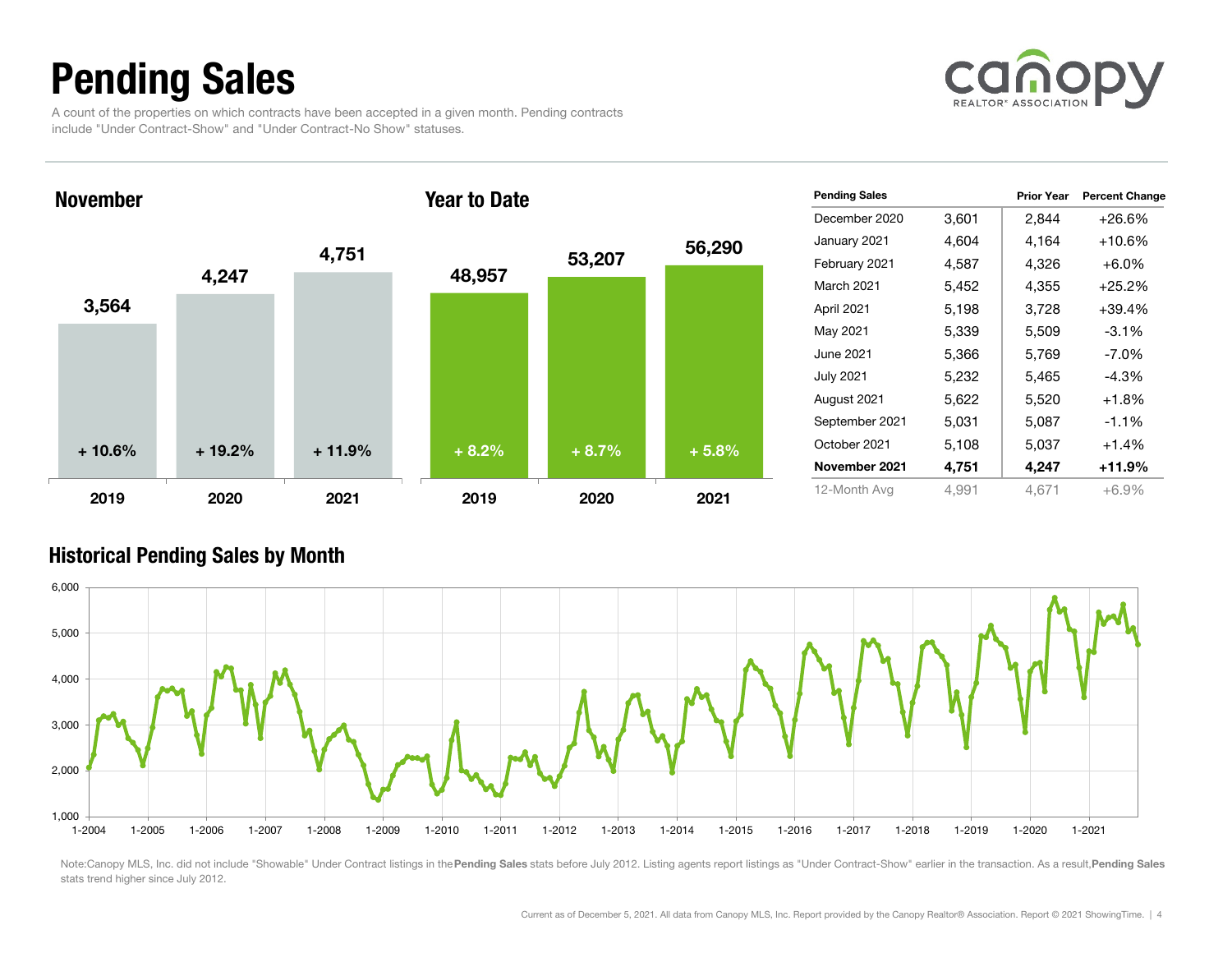### Closed Sales

A count of the actual sales that closed in a given month.





#### Historical Closed Sales by Month

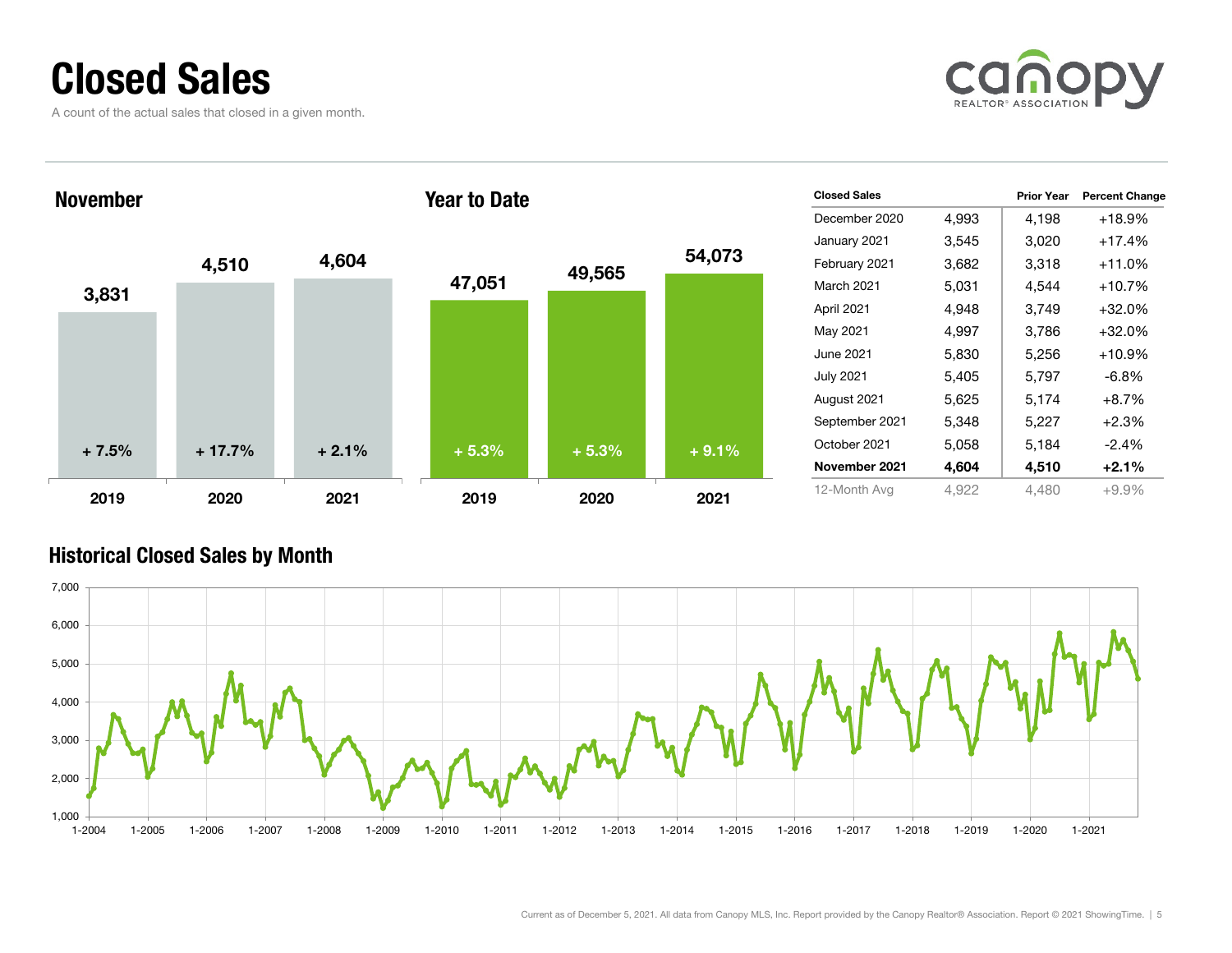# List to Close

List to Close provides the total number of days specific to the MLS number from "Listing Date" to "Sold Date."





| <b>List to Close</b> |    | <b>Prior Year</b> | <b>Percent Change</b> |
|----------------------|----|-------------------|-----------------------|
| December 2020        | 84 | 97                | $-13.4%$              |
| January 2021         | 84 | 100               | $-16.0%$              |
| February 2021        | 89 | 100               | $-11.0%$              |
| <b>March 2021</b>    | 79 | 96                | $-17.7%$              |
| April 2021           | 75 | 90                | $-16.7%$              |
| May 2021             | 70 | 91                | $-23.1%$              |
| June 2021            | 68 | 90                | $-24.4%$              |
| <b>July 2021</b>     | 66 | 89                | $-25.8%$              |
| August 2021          | 67 | 86                | $-22.1%$              |
| September 2021       | 69 | 84                | $-17.9%$              |
| October 2021         | 72 | 80                | $-10.0\%$             |
| November 2021        | 74 | 78                | $-5.1%$               |
| 12-Month Avg*        | 74 | 89                | $-16.9%$              |

Historical List to Close by Month

\* List to Close for all properties from December 2020 through November 2021. This is not the average of the individual figures above.

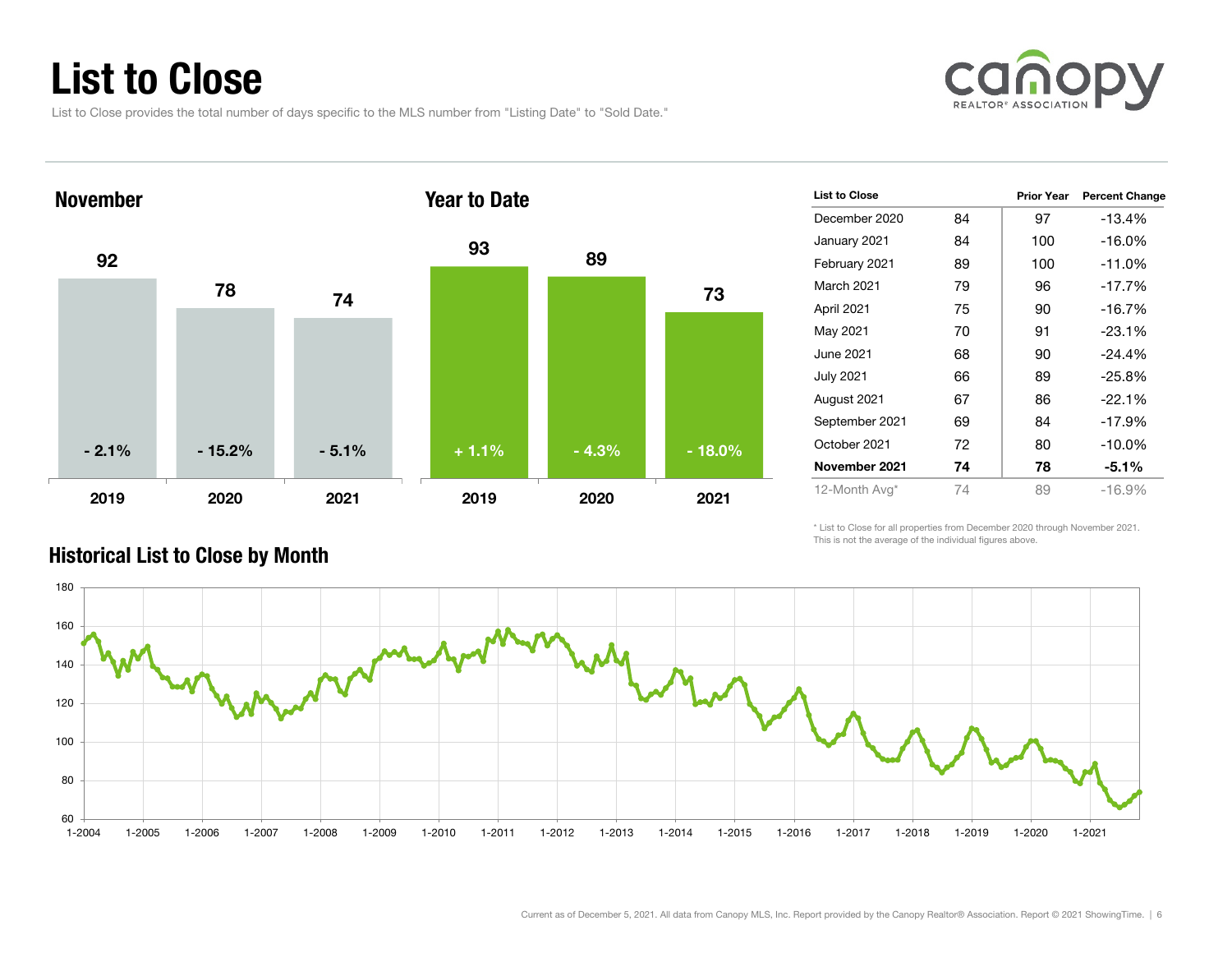# Days on Market Until Sale

**REALTOR® ASSOCI** 

Days on Market (DOM) tracks the days on market for a property specific to the MLS number. DOM accrues for "Active" and "Under Contract-Show" statuses. DOM does not include any days that the listing is in "Under Contract-No Show," "Temporarily off Market," "Closed/Sold," "Expired" and "Withdrawn" statuses.



| Days on Market   |    | Prior Year | <b>Percent Change</b> |
|------------------|----|------------|-----------------------|
| December 2020    | 26 | 45         | -42.2%                |
| January 2021     | 27 | 47         | $-42.6%$              |
| February 2021    | 32 | 50         | $-36.0%$              |
| March 2021       | 25 | 46         | -45.7%                |
| April 2021       | 21 | 39         | -46.2%                |
| May 2021         | 17 | 36         | $-52.8%$              |
| June 2021        | 14 | 38         | $-63.2%$              |
| <b>July 2021</b> | 14 | 37         | $-62.2%$              |
| August 2021      | 15 | 34         | -55.9%                |
| September 2021   | 16 | 30         | $-46.7%$              |
| October 2021     | 17 | 26         | -34.6%                |
| November 2021    | 20 | 26         | $-23.1%$              |
| 12-Month Avg*    | 20 | 37         | $-45.9%$              |

#### Historical Days on Market Until Sale by Month

\* Days on Market for all properties from December 2020 through November 2021. This is not the average of the individual figures above.

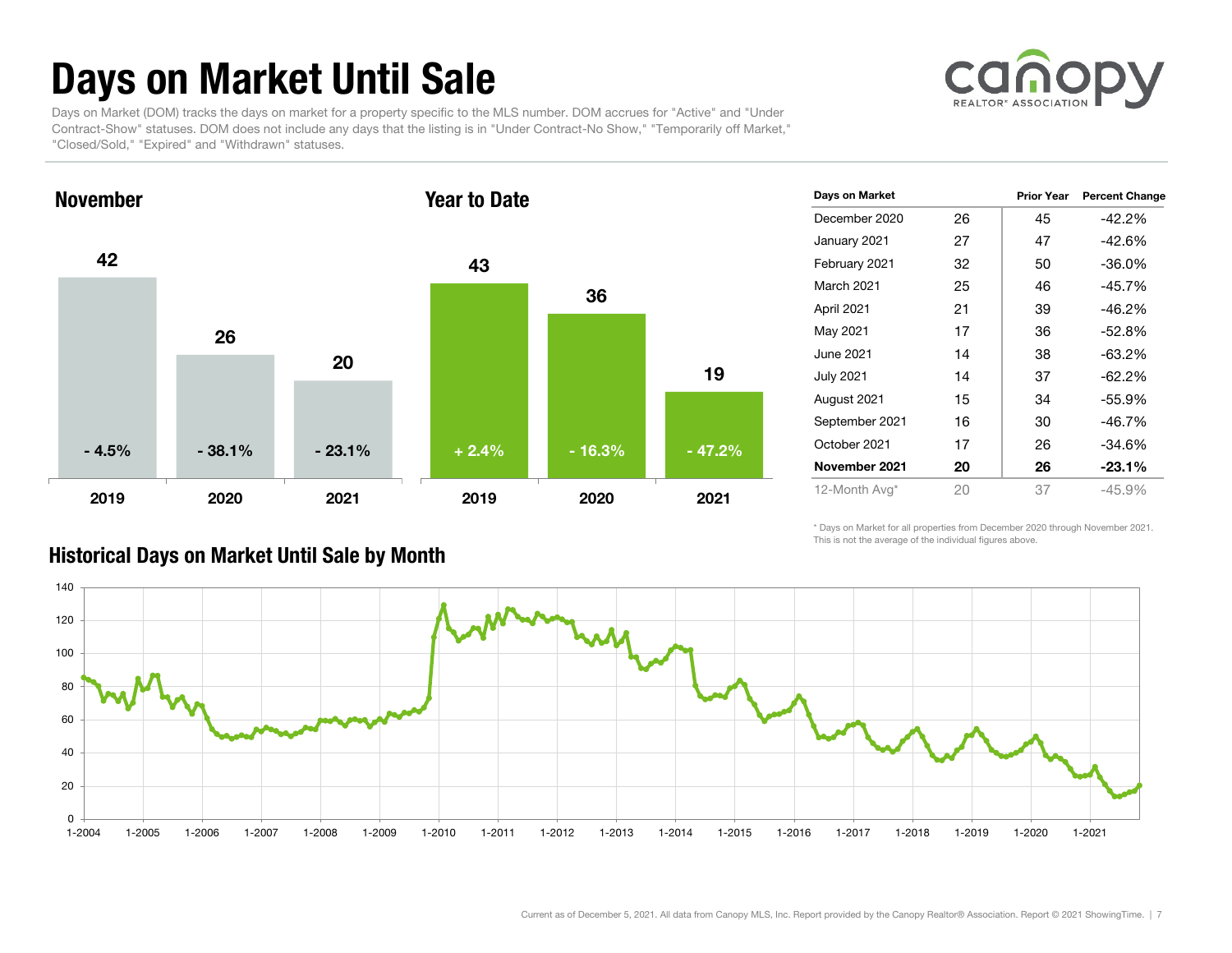# Cumulative Days on Market Until Sale



Cumulative Days on Market (CDOM) functions like DOM; however, CDOM tracks the days on market for a property over multiple listings on the property. When a new listing is entered, the CDOM only resets to zero if the previous listing closed (as in sold) or if the previous listing has been off market (expired or withdrawn) for more than 90 days.



#### Historical Cumulative Days on Market Until Sale by Month

| <b>Cumulative Days on Market</b> |    | Prior Year | <b>Percent Change</b> |  |
|----------------------------------|----|------------|-----------------------|--|
| December 2020                    | 29 | 53         | -45.3%                |  |
| January 2021                     | 28 | 55         | $-49.1%$              |  |
| February 2021                    | 35 | 60         | $-41.7%$              |  |
| <b>March 2021</b>                | 26 | 55         | $-52.7%$              |  |
| April 2021                       | 22 | 46         | $-52.2%$              |  |
| May 2021                         | 18 | 39         | $-53.8%$              |  |
| June 2021                        | 14 | 43         | $-67.4%$              |  |
| <b>July 2021</b>                 | 14 | 41         | -65.9%                |  |
| August 2021                      | 14 | 38         | $-63.2%$              |  |
| September 2021                   | 16 | 34         | $-52.9%$              |  |
| October 2021                     | 17 | 29         | $-41.4%$              |  |
| November 2021                    | 19 | 29         | $-34.5%$              |  |
| 12-Month Avg*                    | 20 | 42         | $-52.4%$              |  |

\* Cumulative Days on Market for all properties from December 2020 through November 2021. This is not the average of the individual figures above.

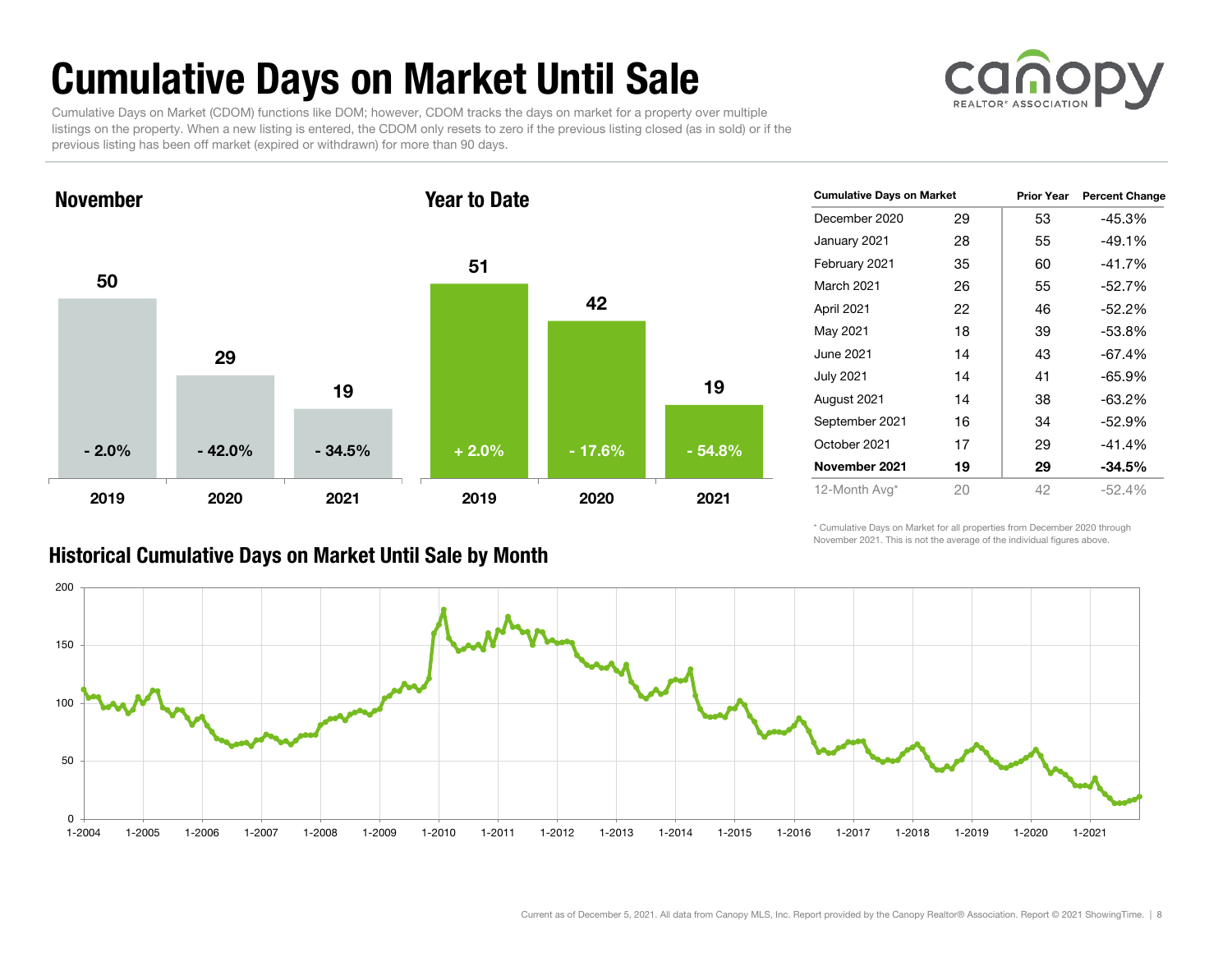### Average List Price

Average list price for all homes that have been newly listed on the market in a given month.



November

#### Year to Date



| <b>Average List Price</b> |           | <b>Prior Year</b> | <b>Percent Change</b> |
|---------------------------|-----------|-------------------|-----------------------|
| December 2020             | \$346,175 | \$309,618         | +11.8%                |
| January 2021              | \$371,052 | \$336,257         | +10.3%                |
| February 2021             | \$379,543 | \$351,591         | $+8.0%$               |
| March 2021                | \$393,054 | \$347,808         | +13.0%                |
| April 2021                | \$414,286 | \$334,682         | $+23.8%$              |
| May 2021                  | \$399,721 | \$373,970         | $+6.9%$               |
| June 2021                 | \$414,228 | \$364,296         | +13.7%                |
| <b>July 2021</b>          | \$393,892 | \$365,393         | $+7.8%$               |
| August 2021               | \$393,544 | \$358,755         | $+9.7%$               |
| September 2021            | \$406,105 | \$361,728         | +12.3%                |
| October 2021              | \$406,536 | \$361,234         | +12.5%                |
| November 2021             | \$398,779 | \$351,643         | +13.4%                |
| 12-Month Avg*             | \$395,464 | \$353,823         | $+11.8%$              |

\* Average List Price for all properties from December 2020 through November 2021. This is not the average of the individual figures above.



#### Historical Average List Price by Month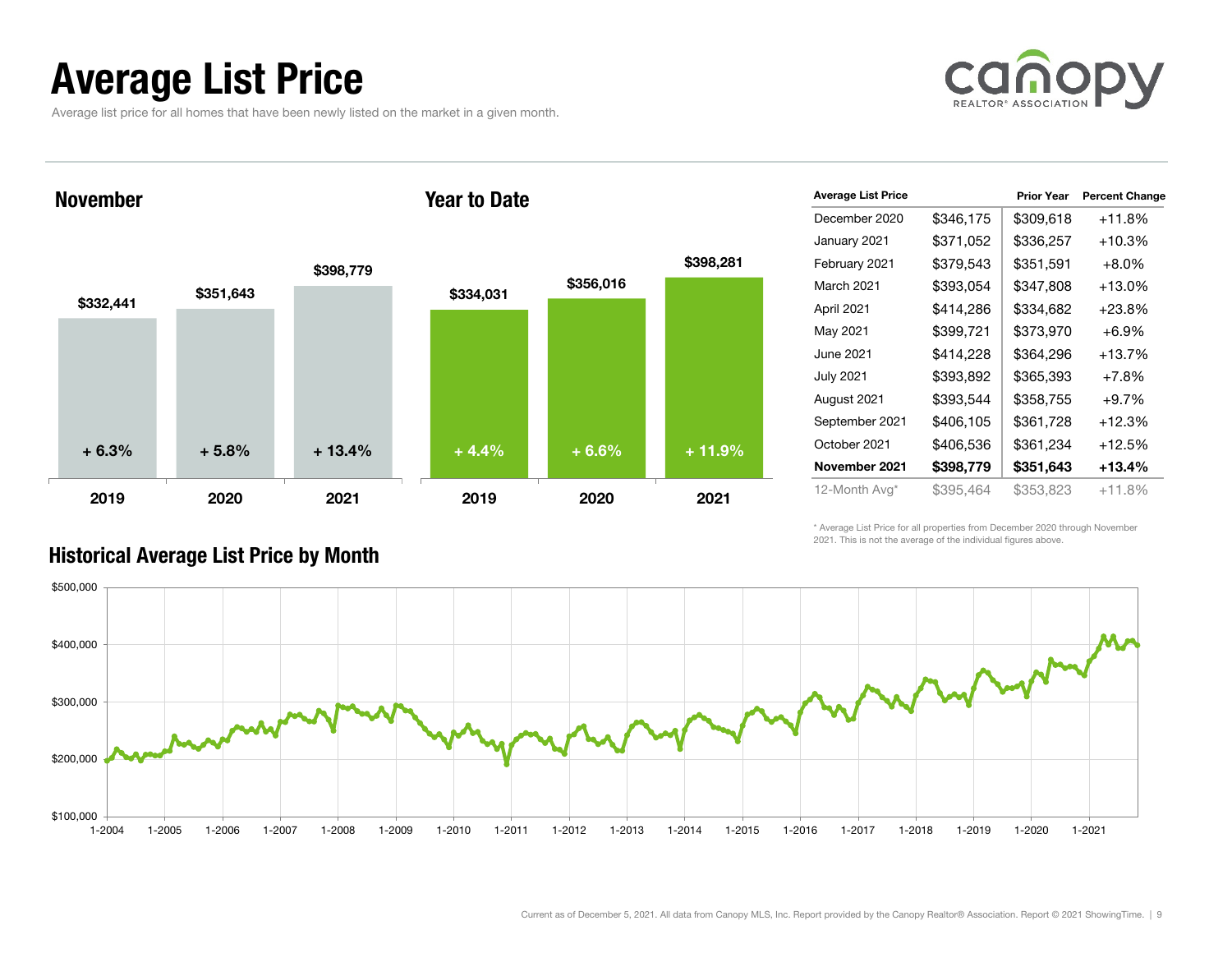### Average Sales Price

Average sales price for all closed sales, not accounting for seller concessions, in a given month.



November

#### Year to Date



| <b>Average Sales Price</b> |           | <b>Prior Year</b> | <b>Percent Change</b> |
|----------------------------|-----------|-------------------|-----------------------|
| December 2020              | \$350,344 | \$309,430         | $+13.2%$              |
| January 2021               | \$339,984 | \$299,306         | $+13.6%$              |
| February 2021              | \$341,166 | \$304,792         | $+11.9%$              |
| <b>March 2021</b>          | \$371,562 | \$315,166         | $+17.9%$              |
| April 2021                 | \$378,861 | \$324,372         | $+16.8%$              |
| May 2021                   | \$394,312 | \$309,809         | $+27.3%$              |
| June 2021                  | \$405,383 | \$332,983         | $+21.7%$              |
| <b>July 2021</b>           | \$397,630 | \$344,471         | $+15.4%$              |
| August 2021                | \$392,807 | \$350,475         | $+12.1%$              |
| September 2021             | \$387,609 | \$348,085         | $+11.4%$              |
| October 2021               | \$388,512 | \$354,886         | $+9.5%$               |
| November 2021              | \$409,327 | \$348,739         | +17.4%                |
| 12-Month Avg*              | \$382,111 | \$331,601         | $+15.2%$              |

\* Average Sales Price for all properties from December 2020 through November 2021. This is not the average of the individual figures above.



#### Historical Average Sales Price by Month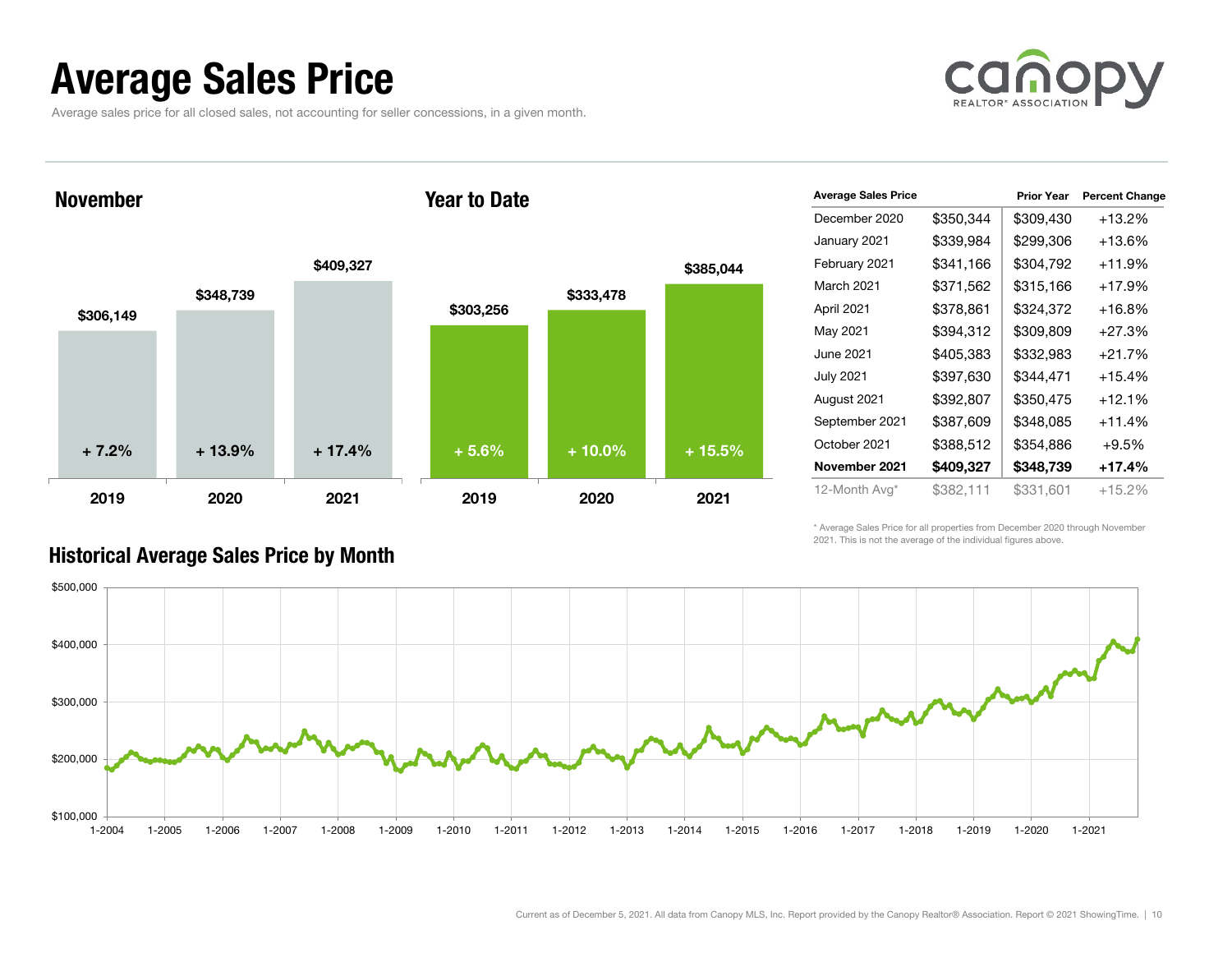### Median Sales Price

Point at which half of the sales sold for more and half sold for less, not accounting for seller concessions, in a given month.



November

#### Year to Date



| <b>Median Sales Price</b> |           | <b>Prior Year</b> | <b>Percent Change</b> |
|---------------------------|-----------|-------------------|-----------------------|
| December 2020             | \$291,700 | \$265,000         | $+10.1%$              |
| January 2021              | \$285,000 | \$252,604         | $+12.8%$              |
| February 2021             | \$294,995 | \$262,500         | $+12.4%$              |
| March 2021                | \$307,000 | \$272,000         | $+12.9%$              |
| April 2021                | \$315,000 | \$275,000         | $+14.5%$              |
| May 2021                  | \$324,000 | \$265,000         | $+22.3%$              |
| June 2021                 | \$335,000 | \$283,000         | $+18.4%$              |
| <b>July 2021</b>          | \$330,000 | \$285,000         | $+15.8%$              |
| August 2021               | \$332,800 | \$290,000         | +14.8%                |
| September 2021            | \$335,000 | \$289,000         | $+15.9%$              |
| October 2021              | \$335,000 | \$290,000         | $+15.5%$              |
| November 2021             | \$354,000 | \$290,000         | $+22.1%$              |
| 12-Month Avg*             | \$321,000 | \$279,000         | $+15.1%$              |

\* Median Sales Price for all properties from December 2020 through November 2021. This is not the average of the individual figures above.



#### Historical Median Sales Price by Month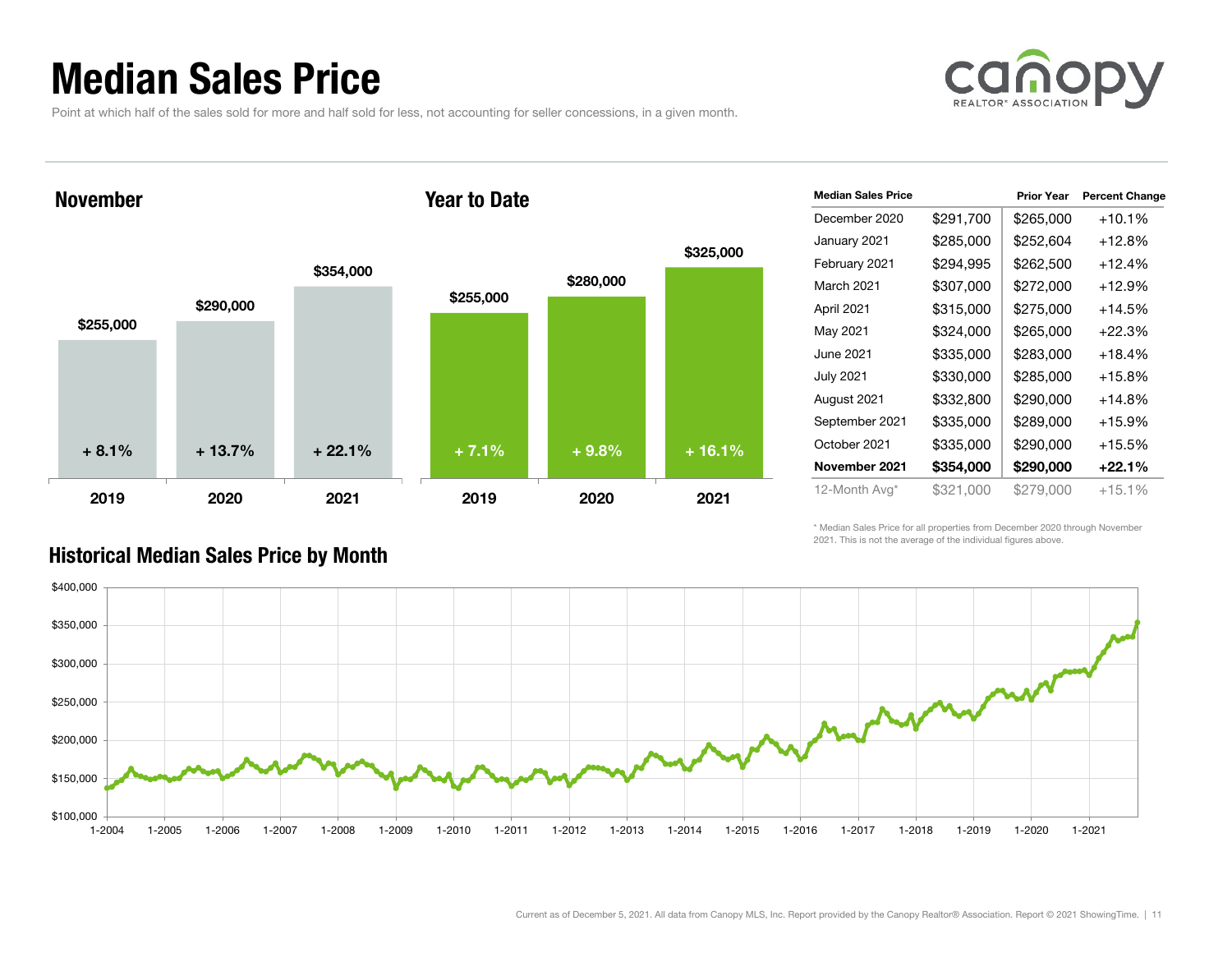# Percent of Original List Price Received

Percentage found when dividing a property's sales price by its original list price, then taking the average for all properties sold in a given month, not accounting for seller concessions.



November

#### Year to Date



#### Historical Percent of Original List Price Received by Month

| Pct. of Orig. Price Received |        | <b>Prior Year</b> | <b>Percent Change</b> |
|------------------------------|--------|-------------------|-----------------------|
| December 2020                | 98.9%  | 96.4%             | $+2.6%$               |
| January 2021                 | 98.9%  | 96.1%             | $+2.9\%$              |
| February 2021                | 99.3%  | 96.8%             | $+2.6%$               |
| <b>March 2021</b>            | 100.1% | 97.3%             | $+2.9%$               |
| April 2021                   | 101.0% | 97.7%             | $+3.4%$               |
| May 2021                     | 101.6% | 97.6%             | $+4.1%$               |
| June 2021                    | 102.0% | 97.6%             | $+4.5%$               |
| <b>July 2021</b>             | 101.8% | 98.1%             | $+3.8%$               |
| August 2021                  | 101.5% | 98.5%             | $+3.0%$               |
| September 2021               | 101.0% | 98.6%             | $+2.4%$               |
| October 2021                 | 100.4% | 98.7%             | $+1.7%$               |
| November 2021                | 100.1% | 98.9%             | $+1.2%$               |
| 12-Month Avg*                | 100.7% | 97.8%             | +3.0%                 |

\* Pct. of Orig. Price Received for all properties from December 2020 through November 2021. This is not the average of the individual figures above.

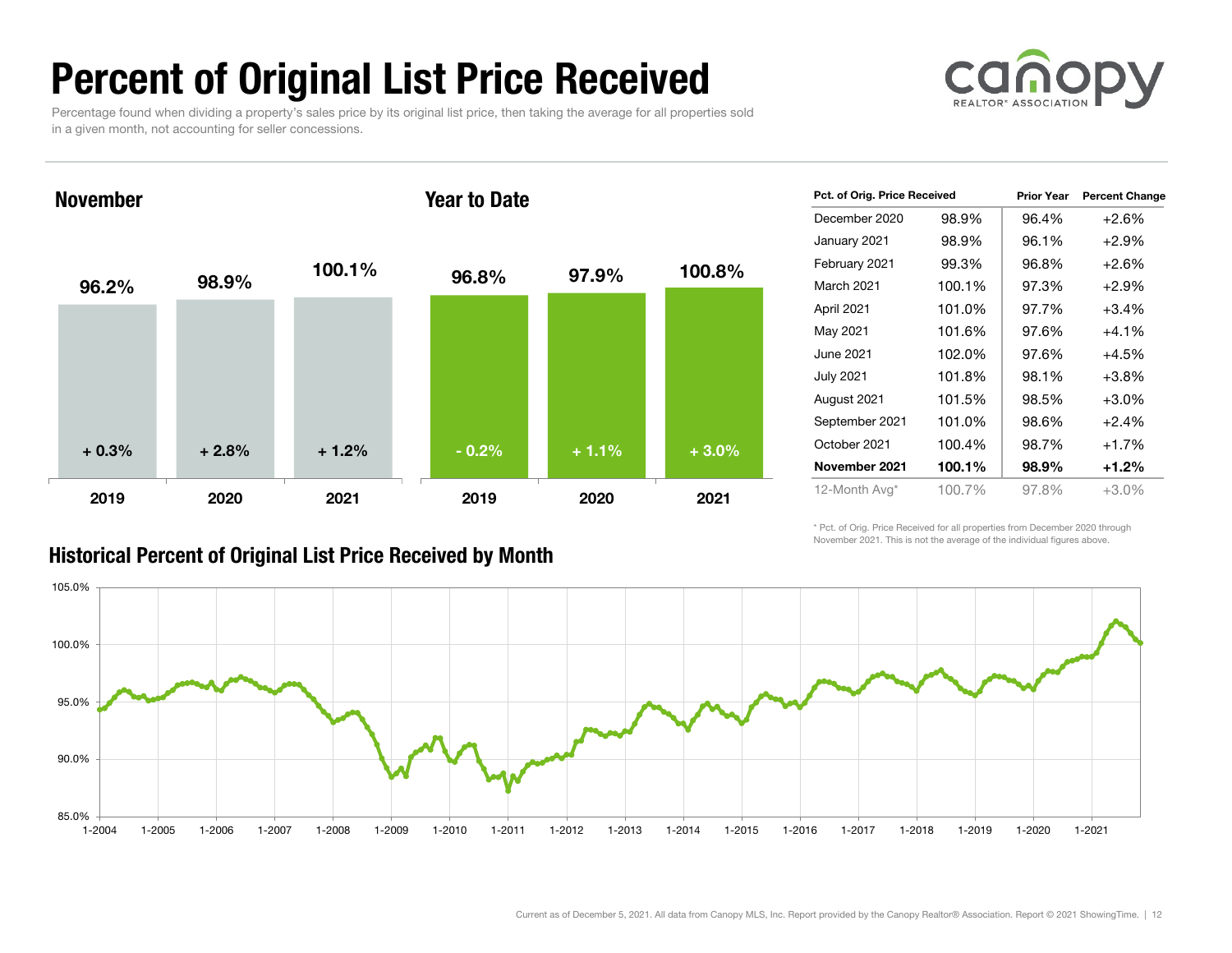# Housing Affordability Index



This index measures housing affordability for the region. For example, an index of 120 means the median household income is 120% of what is necessary to qualify for the median-priced home under prevailing interest rates. A higher number means greater affordability.



| <b>Affordability Index</b> |    | <b>Prior Year</b> | <b>Percent Change</b> |
|----------------------------|----|-------------------|-----------------------|
| December 2020              | 96 | 100               | $-4.0\%$              |
| January 2021               | 99 | 111               | $-10.8%$              |
| February 2021              | 95 | 107               | $-11.2%$              |
| March 2021                 | 92 | 103               | $-10.7%$              |
| April 2021                 | 89 | 102               | $-12.7%$              |
| May 2021                   | 87 | 106               | $-17.9%$              |
| June 2021                  | 84 | 99                | $-15.2%$              |
| <b>July 2021</b>           | 86 | 99                | $-13.1%$              |
| August 2021                | 85 | 97                | $-12.4%$              |
| September 2021             | 84 | 97                | $-13.4%$              |
| October 2021               | 84 | 97                | $-13.4%$              |
| November 2021              | 80 | 97                | $-17.5%$              |
| 12-Month Avg               | 88 | 101               | $-12.9%$              |

#### Historical Housing Affordability Index by Mont h

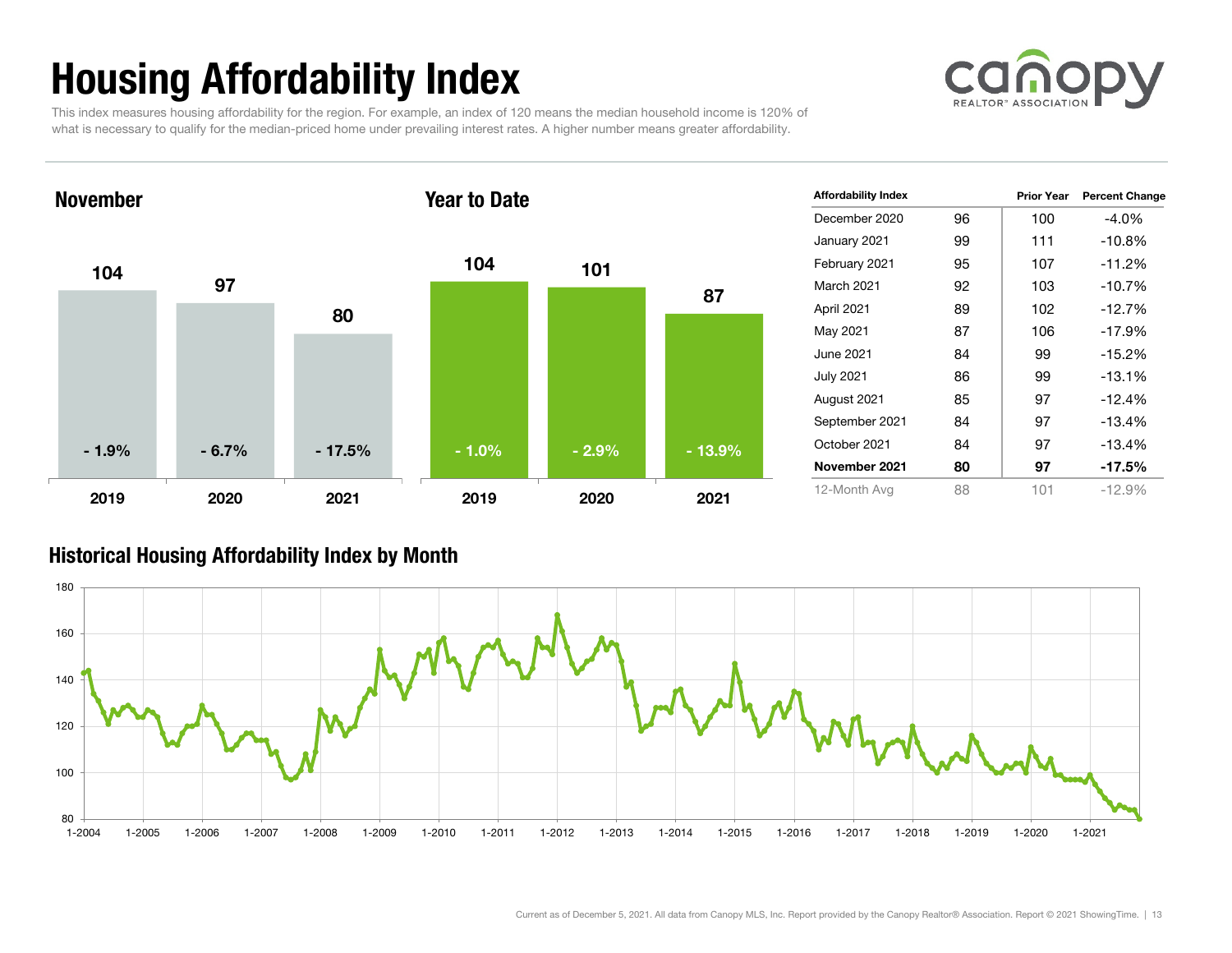### Inventory of Homes for Sale

The number of properties available for sale in active status at the end of a given month.





#### Historical Inventory of Homes for Sale by Month